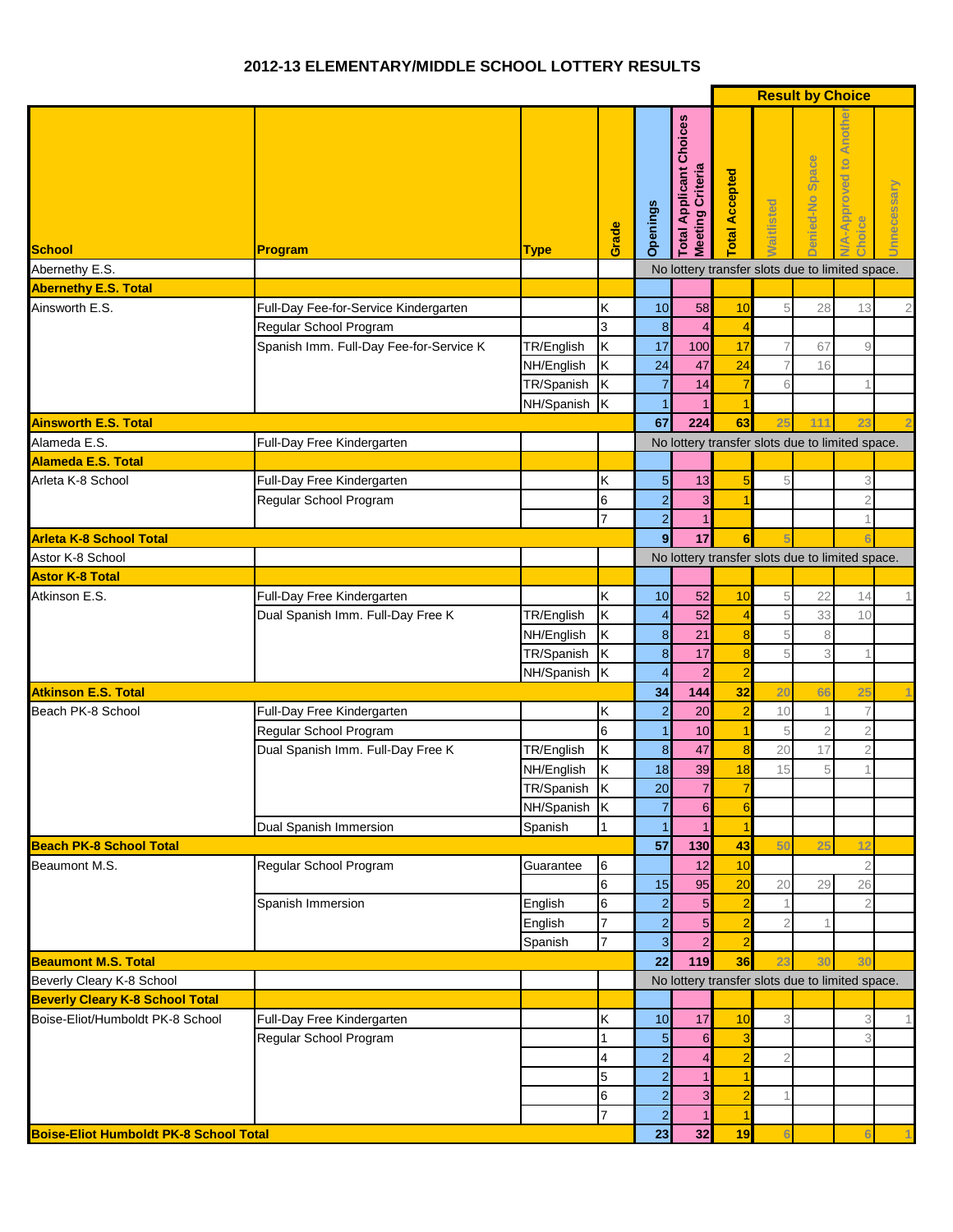|                                      |                                                      |                          |                     |                                  |                                                           |                                  |                                                 | <b>Result by Choice</b> |                                     |             |
|--------------------------------------|------------------------------------------------------|--------------------------|---------------------|----------------------------------|-----------------------------------------------------------|----------------------------------|-------------------------------------------------|-------------------------|-------------------------------------|-------------|
| <b>School</b>                        | Program                                              | <b>Type</b>              | Grade               | Openings                         | <b>Total Applicant Choices</b><br><b>Meeting Criteria</b> | <b>Total Accepted</b>            | <b>Naitlisted</b>                               | Denied-No Space         | Anothe<br>N/A-Approved to<br>Choice | Unnecessary |
| Bridger K-8 School                   | Full-Day Free Kindergarten                           |                          | Κ                   | 10                               | 26                                                        | 10                               | 10                                              |                         | 6                                   |             |
|                                      | Regular School Program                               |                          | 1                   | $\overline{2}$                   | 3                                                         | $\overline{2}$                   |                                                 |                         |                                     |             |
|                                      |                                                      |                          | $\overline{2}$      | $\overline{2}$                   |                                                           | 1                                |                                                 |                         |                                     |             |
|                                      |                                                      |                          | 3                   | $\overline{2}$                   |                                                           | 1                                |                                                 |                         |                                     |             |
|                                      |                                                      |                          | 4                   | $\overline{2}$                   | 1                                                         | 1                                |                                                 |                         |                                     |             |
|                                      |                                                      |                          | 5                   | $\overline{a}$                   | $\overline{a}$                                            | $\overline{a}$                   |                                                 |                         |                                     |             |
|                                      |                                                      |                          | $\,$ 6              | $\overline{a}$                   | $\overline{\mathbf{c}}$                                   | 1                                |                                                 |                         |                                     |             |
|                                      | Dual Spanish Imm. Full-Day Free K                    | TR/English<br>NH/English | Κ<br>K              | $\overline{5}$                   | 61<br>18                                                  | 5                                | 5<br>5                                          | 39<br>3                 | 12                                  |             |
|                                      |                                                      | TR/Spanish               | K                   | $\boldsymbol{8}$<br>10           | 17                                                        | 8<br>10                          | 4                                               |                         | $\overline{2}$<br>3                 |             |
|                                      |                                                      | NH/Spanish               | Ιĸ                  | 3                                | 3                                                         | 3                                |                                                 |                         |                                     |             |
|                                      | Dual Spanish Immersion                               | English                  | 1                   | $\overline{0}$                   | $\overline{4}$                                            |                                  |                                                 | 3                       |                                     |             |
|                                      |                                                      | English                  | $\overline{2}$      | $\overline{0}$                   | $\overline{1}$                                            |                                  |                                                 |                         |                                     |             |
|                                      |                                                      | English                  | 3                   | $\overline{0}$                   | $\overline{1}$                                            |                                  |                                                 |                         |                                     |             |
|                                      |                                                      | Spanish                  | 3                   | $\overline{5}$                   | $\overline{1}$                                            | 1                                |                                                 |                         |                                     |             |
| <b>Bridger K-8 School Total</b>      |                                                      |                          |                     | 53                               | 142                                                       | 45                               | 24                                              | 46                      | 27                                  |             |
| Bridlemile E.S.                      | Full-Day Fee-for-Service Kindergarten                |                          | İκ                  | 5                                | 31                                                        | $\overline{5}$                   | $10$                                            | 4                       | 12                                  |             |
| <b>Bridlemile E.S. Total</b>         |                                                      |                          |                     | $\overline{\mathbf{5}}$          | 31                                                        | $\overline{\mathbf{5}}$          | 10                                              | $\overline{4}$          | 12                                  |             |
| Buckman E.S.                         | Full-Day Fee-for-Service Kindergarten                |                          | Ιĸ                  | 20                               | 146                                                       | 20                               | 20                                              | 75                      | 31                                  |             |
| <b>Buckman E.S. Total</b>            |                                                      |                          |                     | 20                               | 146                                                       | 20                               | 20                                              | 75                      | 31                                  |             |
| Capitol Hill E.S.                    | Full-Day Fee-for-Service Kindergarten                |                          | Κ                   | 10                               | 16                                                        | 10                               | $\overline{2}$                                  |                         | $\overline{4}$                      |             |
|                                      | Regular School Program                               |                          | 1                   | 3                                |                                                           |                                  |                                                 |                         |                                     |             |
|                                      |                                                      |                          | $\overline{2}$      | $\overline{2}$                   | $\mathbf{1}$                                              | 1                                |                                                 |                         |                                     |             |
|                                      |                                                      |                          | 3                   | 1                                |                                                           |                                  |                                                 |                         |                                     |             |
| <b>Capitol Hill E.S. Total</b>       |                                                      |                          |                     | 16                               | 19                                                        | 11                               | 2                                               |                         |                                     |             |
| César Chávez K-8 School              | Full-Day Free Kindergarten<br>Regular School Program |                          | ΙK<br>1             | $\overline{2}$<br>$\overline{2}$ | 19<br>$\overline{\mathbf{c}}$                             | $\overline{2}$<br>$\overline{a}$ | 3                                               | 3                       | 11                                  |             |
|                                      |                                                      |                          | 15                  | $\overline{a}$                   | 1 <sup>1</sup>                                            | 1                                |                                                 |                         |                                     |             |
|                                      |                                                      |                          | $6\phantom{.}6$     | $\overline{a}$                   | $6\phantom{1}$                                            | $\overline{a}$                   | 3                                               |                         |                                     |             |
|                                      |                                                      |                          | $\overline{7}$      | $\overline{a}$                   | $\mathbf{1}$                                              | 1                                |                                                 |                         |                                     |             |
|                                      | Dual Spanish Imm. Full-Day Free K                    | TR/English               | K                   | $\bf 8$                          | 12                                                        | 8                                | 4                                               |                         |                                     |             |
|                                      |                                                      | NH/English               | K                   | $\boldsymbol{6}$                 | $6\phantom{1}$                                            | 5                                |                                                 |                         |                                     |             |
|                                      |                                                      | TR/Spanish K             |                     | $6\phantom{1}$                   | 13                                                        | $6\phantom{1}6$                  | 5                                               |                         |                                     |             |
|                                      |                                                      | NH/Spanish K             |                     | $\bf{8}$                         | $6\overline{6}$                                           | $6\phantom{1}6$                  |                                                 |                         |                                     |             |
| <b>César Chávez K-8 School Total</b> |                                                      |                          |                     | 38                               | 66                                                        | 33                               | 15                                              | $\overline{4}$          | 14                                  |             |
| Chapman E.S.                         | Full-Day Fee-for-Service Kindergarten                |                          | K                   | $\vert$ 1                        | 18                                                        | 1                                | 3                                               | 10                      | $\overline{4}$                      |             |
| <b>Chapman E.S. Total</b>            |                                                      |                          |                     | $\blacksquare$                   | 18                                                        | 1                                | 3                                               | 10 <sub>1</sub>         |                                     |             |
| Chief Joseph E.S.                    |                                                      |                          |                     |                                  |                                                           |                                  | No lottery transfer slots due to limited space. |                         |                                     |             |
| <b>Chief Joseph E.S. Total</b>       |                                                      |                          |                     |                                  |                                                           |                                  |                                                 |                         |                                     |             |
| <b>Creative Science School</b>       | Full-Day Fee-for-Service Kindergarten                |                          | Κ                   | 48                               | 222                                                       | 48                               | 12                                              | 126                     | 36                                  |             |
|                                      | Focus Option                                         |                          | 1<br>$\overline{2}$ | 10<br>$\overline{2}$             | 47<br>29                                                  | 10<br>$\overline{a}$             | 5<br>$\,$ 5 $\,$                                | 27<br>21                | 5<br>1                              |             |
|                                      |                                                      |                          | 3                   | $\mathbf{3}$                     | 18                                                        | 3                                | 5                                               | $\mathcal{G}$           |                                     |             |
|                                      |                                                      |                          | 4                   | $\vert$ 1                        | 20                                                        | 1                                | 5                                               | 14                      |                                     |             |
|                                      |                                                      |                          | 5                   | 12                               | $\boldsymbol{9}$                                          | $\overline{9}$                   |                                                 |                         |                                     |             |
|                                      |                                                      |                          | 6                   | $\vert$ 1                        | 15                                                        | $\overline{1}$                   | 8                                               |                         | 6                                   |             |
|                                      |                                                      |                          | 7                   | $\vert$ 1                        | $9$                                                       | $\overline{1}$                   | $\,$ 5                                          | $\overline{2}$          | $\mathbf{1}$                        |             |
| <b>Creative Science School Total</b> |                                                      |                          |                     | 78                               | 369                                                       | 75                               | 45                                              | 199                     | 50                                  |             |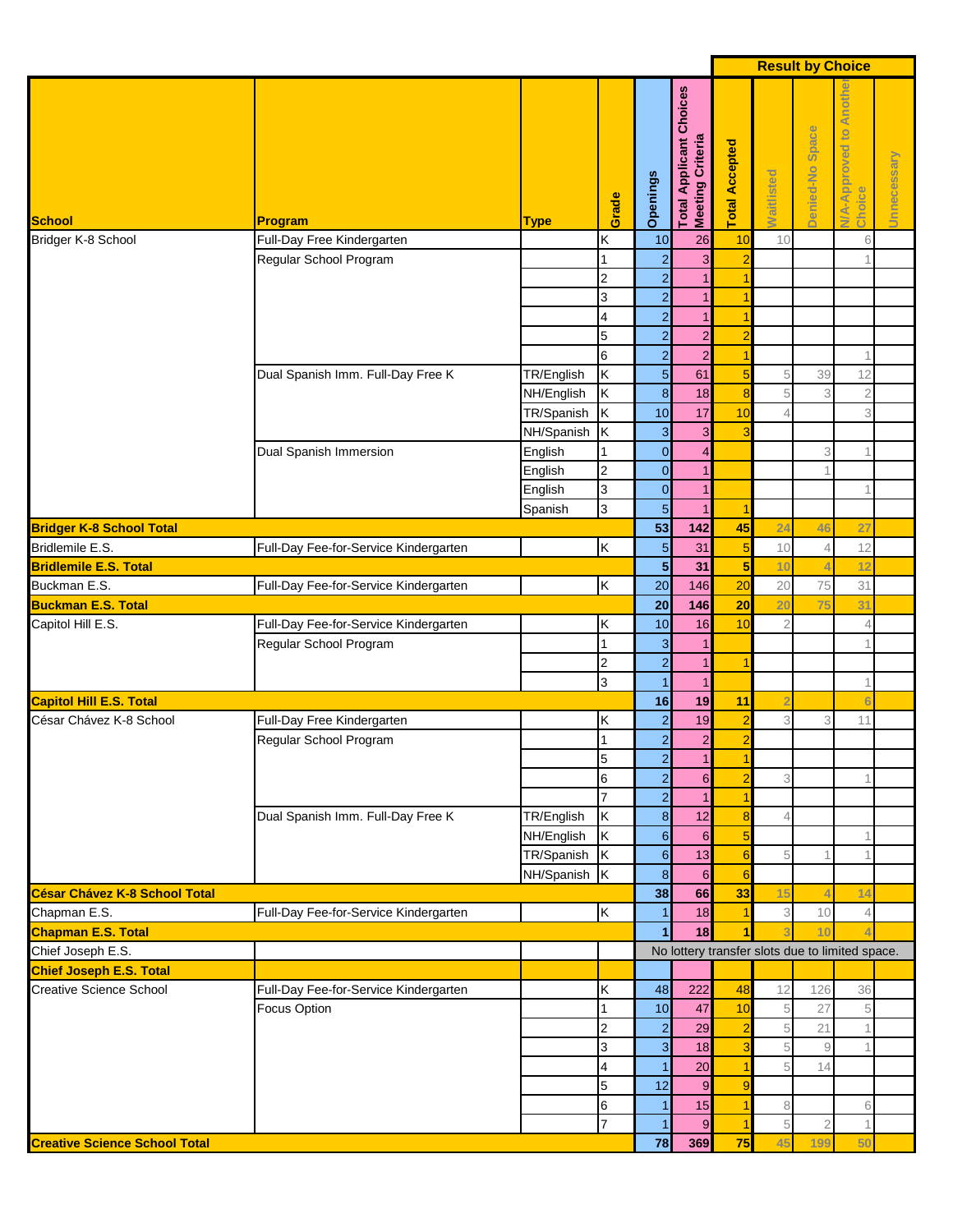|                                   |                                       |             |                 |                                  |                                                    |                      |                | <b>Result by Choice</b> |                                                 |             |
|-----------------------------------|---------------------------------------|-------------|-----------------|----------------------------------|----------------------------------------------------|----------------------|----------------|-------------------------|-------------------------------------------------|-------------|
| <b>School</b>                     | Program                               | <b>Type</b> | Grade           | Openings                         | <b>Total Applicant Choices</b><br>Meeting Criteria | otal Accepted        | Waitlisted     | Denied-No Space         | Anoth<br>Approved to<br>Choice<br>4             | Unnecessary |
| Creston K-8 School                | Full-Day Free Kindergarten            |             | Κ               | 10                               | 15                                                 | 8                    |                |                         |                                                 |             |
|                                   | Regular School Program                |             | 1               | 5                                | 3                                                  | 3                    |                |                         |                                                 |             |
| <b>Creston K-8 School Total</b>   |                                       |             |                 | 15                               | 18                                                 | 11                   |                |                         |                                                 |             |
| DaVinci Arts M.S.                 | Arts                                  |             | 6               | 150                              | 334                                                | 150                  | 25             | 149                     | 10                                              |             |
|                                   |                                       |             | 7               | $\overline{2}$                   | 51                                                 | $\overline{a}$       | 10             | 38                      |                                                 |             |
| <b>DaVinci Arts M.S. Total</b>    |                                       |             |                 | 152                              | 385                                                | 152                  | 35             | 187                     | 11                                              |             |
| Duniway E.S.                      | Full-Day Fee-for-Service Kindergarten |             | Κ               | 10                               | 40                                                 | 10                   | 5              | 17                      | 8                                               |             |
|                                   | Regular School Program                |             | 1               | 10                               | 12                                                 | 9                    |                |                         | 3                                               |             |
| <b>Duniway E.S. Total</b>         |                                       |             |                 | 20                               | 52                                                 | 19                   |                | 17                      | 11                                              |             |
| Faubion PK-8 School               |                                       |             |                 |                                  |                                                    |                      |                |                         | No lottery transfer slots due to limited space. |             |
| <b>Faubion PK-8 School Total</b>  |                                       |             |                 |                                  |                                                    |                      |                |                         |                                                 |             |
| Forest Park E.S.                  |                                       |             |                 |                                  |                                                    |                      |                |                         | No lottery transfer slots due to limited space. |             |
| <b>Forest Park E.S. Total</b>     |                                       |             |                 |                                  |                                                    |                      |                |                         |                                                 |             |
| George M.S.                       | Regular School Program                |             | 6               | 10                               | 3                                                  | 1                    |                |                         | $\mathbf 1$                                     | 1           |
| <b>George M.S. Total</b>          |                                       |             |                 | 10                               | $\overline{\mathbf{3}}$                            | $\mathbf{1}$         |                |                         |                                                 |             |
| Glencoe E.S.                      | Full-Day Fee-for-Service Kindergarten |             | Κ               | 10                               | 52                                                 | 10                   | 10             | 19                      | 13                                              |             |
| <b>Glencoe E.S. Total</b>         |                                       |             |                 | 10                               | 52                                                 | 10                   | 10             | 19                      | 13                                              |             |
| Gray M.S.                         | Regular School Program                | Guarantee   | 6               |                                  | 12                                                 | 12                   |                |                         |                                                 |             |
|                                   |                                       |             | $\,6$           | 30                               | 18                                                 | 15                   |                | 3                       |                                                 |             |
| <b>Gray M.S. Total</b>            |                                       |             |                 | 30                               | 30                                                 | 27                   |                |                         |                                                 |             |
| Grout E.S.                        | Full-Day Free Kindergarten            |             | Κ               | $\boldsymbol{8}$                 | 14                                                 | 8                    |                |                         | 4                                               |             |
|                                   | Regular School Program                |             |                 | $\mathbf{1}$                     |                                                    |                      |                |                         |                                                 |             |
| <b>Grout E.S. Total</b>           |                                       |             |                 | $\overline{9}$                   | 15                                                 | 8                    |                |                         |                                                 |             |
| Harrison Park K-8                 | Full-Day Free Kindergarten            |             |                 |                                  |                                                    |                      |                |                         | No lottery transfer slots due to limited space. |             |
| <b>Harrison Park K-8 Total</b>    |                                       |             |                 |                                  |                                                    |                      |                |                         |                                                 |             |
| Hayhurst E.S.                     | Full-Day Fee-for-Service Kindergarten |             | κ               | 10                               | 5                                                  | 3                    |                |                         | $\overline{2}$                                  |             |
|                                   | Regular School Program                |             |                 | 5                                | 3                                                  | $\overline{a}$       |                |                         |                                                 |             |
|                                   |                                       |             | 2               | 5 <sub>5</sub><br>$\overline{5}$ | 1                                                  | 1                    |                |                         |                                                 |             |
|                                   |                                       |             | 3               |                                  | 1                                                  | 1                    |                |                         |                                                 |             |
|                                   |                                       |             | 4<br>Κ          | $\overline{5}$<br>25             | 3<br>69                                            | $\overline{2}$<br>25 |                | 21                      | 3                                               |             |
|                                   | Odyssey Full-Day Fee-for-Service K    |             | 1               | 6                                | 24                                                 |                      | 20<br>8        | 10                      |                                                 |             |
|                                   | Odyssey                               |             | 2               | $5\overline{)}$                  | $6\phantom{.}6$                                    | $6\phantom{1}6$<br>5 |                |                         |                                                 |             |
|                                   |                                       |             | 3               | $6\overline{6}$                  | $\overline{7}$                                     | 6                    |                |                         |                                                 |             |
|                                   |                                       |             | 4               | $\overline{2}$                   | 13                                                 | $\overline{2}$       | 10             |                         |                                                 |             |
|                                   |                                       |             | 5               | $\overline{a}$                   | 15                                                 | $\overline{a}$       | 10             | 3                       |                                                 |             |
|                                   |                                       |             | 6               | $\boldsymbol{8}$                 | 33                                                 | $\boldsymbol{8}$     | 10             | 11                      | Δ                                               |             |
|                                   |                                       |             | 7               | $\overline{a}$                   | 4                                                  | $\overline{a}$       | $\sqrt{2}$     |                         |                                                 |             |
| <b>Hayhurst E.S. Total</b>        |                                       |             |                 | 86                               | 184                                                | 65                   | 62             | 46                      | 11                                              |             |
| Hosford M.S.                      | Regular School Program                |             | 6               | 15                               | 32                                                 | 16                   | 4              |                         | 12                                              |             |
|                                   |                                       |             | $\overline{7}$  | 15                               | $\mathbf{3}$                                       | 3                    |                |                         |                                                 |             |
|                                   | <b>Mandarin Immersion</b>             |             | 6               | $\overline{4}$                   | 8                                                  | $\overline{4}$       | $\overline{2}$ |                         | $\overline{2}$                                  |             |
| <b>Hosford M.S. Total</b>         |                                       |             |                 | 34                               | 43                                                 | 23                   |                |                         | 14                                              |             |
| Irvington K-8 School              | Full-Day Fee-for-Service Kindergarten |             | Κ               | $\overline{a}$                   | 26                                                 | $\overline{2}$       | 3              | 18                      | 3                                               |             |
|                                   | Regular School Program                |             | 5               | $\overline{5}$                   | 4                                                  | 3                    |                |                         | 1                                               |             |
| <b>Irvington K-8 School Total</b> |                                       |             |                 | $\overline{7}$                   | 30                                                 | 5                    |                | 18                      | 2                                               |             |
| Jackson M.S.                      | Regular School Program                |             | $6\phantom{.}6$ | 10                               | 27                                                 | 11                   | $10$           |                         | 6                                               |             |
| <b>Jackson M.S. Total</b>         |                                       |             |                 | 10 <sub>1</sub>                  | 27                                                 | 11                   | 10             |                         | F                                               |             |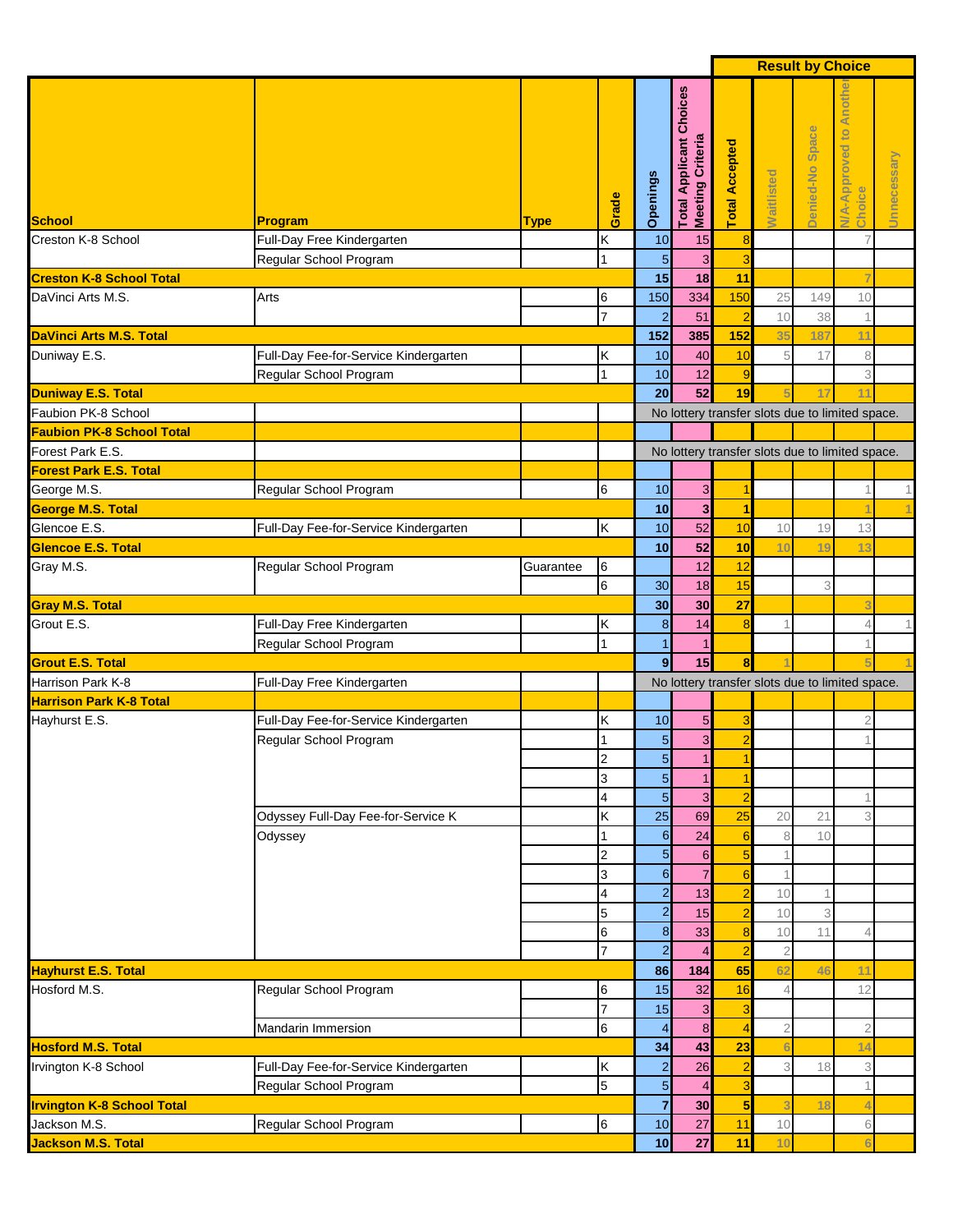|                                            |                                       |                    |                          |                         |                                                           |                                  |                | <b>Result by Choice</b> |                                                 |             |
|--------------------------------------------|---------------------------------------|--------------------|--------------------------|-------------------------|-----------------------------------------------------------|----------------------------------|----------------|-------------------------|-------------------------------------------------|-------------|
| School                                     | Program                               | <b>Type</b>        | Grade                    | Openings                | <b>Total Applicant Choices</b><br><b>Meeting Criteria</b> | <b>Total Accepted</b>            | Waitlisted     | Denied-No Space         | Anot<br>Approved to<br>Choice<br>₹              | Unnecessary |
| James John E.S.                            | Full-Day Free Kindergarten            |                    | Κ                        | 10                      | 26                                                        | 10                               | 5              | $\overline{7}$          | 3                                               | 1           |
|                                            | Regular School Program                |                    | $\mathbf{1}$             | 3                       | 5 <sub>5</sub>                                            | 3                                | $\overline{2}$ |                         |                                                 |             |
|                                            |                                       |                    | $\overline{\mathbf{4}}$  | $\overline{a}$          |                                                           | 1                                |                |                         |                                                 |             |
| <b>James John E.S. Total</b><br>Kelly E.S. |                                       |                    |                          | 15                      | 32                                                        | 14                               |                |                         |                                                 |             |
|                                            | Dual Russian Imm. Full-Day Free K     | English            | Κ<br>K                   | 25                      | 10                                                        | $\overline{9}$                   |                |                         |                                                 |             |
|                                            | Dual Russian Immersion                | Russian            | $\overline{1}$           | 25<br>5                 | 23                                                        | 23                               |                |                         |                                                 |             |
|                                            |                                       | English<br>Russian | $\overline{1}$           | $\overline{5}$          | $\overline{a}$<br>$\overline{\mathbf{c}}$                 | $\overline{2}$<br>$\overline{a}$ |                |                         |                                                 |             |
|                                            |                                       | English            | $\overline{2}$           | $\overline{a}$          | $\overline{a}$                                            | $\overline{a}$                   |                |                         |                                                 |             |
|                                            |                                       | Russian            | $\overline{2}$           | 3                       | 4                                                         | $\overline{3}$                   | 1              |                         |                                                 |             |
|                                            |                                       | English            | 3                        | $\overline{5}$          |                                                           | $\overline{1}$                   |                |                         |                                                 |             |
|                                            |                                       | Russian            | 3                        | $\overline{5}$          | $\overline{\mathbf{c}}$                                   | $\overline{a}$                   |                |                         |                                                 |             |
|                                            |                                       | Russian            | $\overline{\mathbf{4}}$  | $\overline{5}$          | $\overline{a}$                                            | $\overline{a}$                   |                |                         |                                                 |             |
|                                            |                                       | English            | $\overline{5}$           | $\overline{5}$          | $\mathbf{1}$                                              | $\overline{1}$                   |                |                         |                                                 |             |
|                                            |                                       | Russian            | 5                        | $\overline{5}$          | $\overline{a}$                                            | $\overline{2}$                   |                |                         |                                                 |             |
| <b>Kelly E.S. Total</b>                    |                                       |                    |                          | 90                      | 51                                                        | 49                               |                |                         |                                                 |             |
| King PK-8 School                           | Full-Day Free Kindergarten            |                    | Κ                        | 10                      | 8                                                         | $6\phantom{1}6$                  |                |                         | $\overline{1}$                                  | 1           |
|                                            | Regular School Program                |                    | $\overline{1}$           | 5                       | 4                                                         | 3                                |                |                         |                                                 |             |
|                                            |                                       |                    | $\overline{2}$           | 5                       | $\mathbf{1}$                                              |                                  |                |                         |                                                 |             |
|                                            |                                       |                    | 3                        | 10                      | $\overline{a}$                                            |                                  |                |                         | $\overline{2}$                                  |             |
|                                            |                                       |                    | 4                        | $\overline{5}$          | $\overline{a}$                                            | 1                                |                |                         |                                                 |             |
|                                            |                                       |                    | $\overline{7}$           | 15                      | $\mathbf{1}$                                              |                                  |                |                         | 1                                               |             |
| <b>King PK-8 School Total</b>              |                                       |                    |                          | 50                      | 18                                                        | 11                               |                |                         | $\epsilon$                                      |             |
| Lane M.S.                                  | Regular School Program                |                    | 6                        | 35                      | 7                                                         | 5                                |                |                         | $\overline{2}$                                  |             |
|                                            |                                       |                    | $\overline{7}$           | 10                      | 1                                                         |                                  |                |                         |                                                 |             |
| Lane M.S. Total<br>ı                       |                                       |                    |                          | 45                      | 8                                                         | 5                                |                |                         |                                                 |             |
| Laurelhurst K-8                            |                                       |                    |                          |                         |                                                           |                                  |                |                         | No lottery transfer slots due to limited space. |             |
| <b>Laurelhurst K-8 Total</b>               |                                       |                    |                          |                         |                                                           |                                  |                |                         |                                                 |             |
| Lee K-8 School                             | Full-Day Free Kindergarten            |                    | Κ                        | $\overline{5}$          | 15                                                        | 6                                | 5              |                         | 3                                               |             |
|                                            | Regular School Program                |                    | 6                        | $\,$ 6 $\,$             | $\mathbf{1}$                                              |                                  |                |                         |                                                 |             |
| <b>Lee K-8 School Total</b>                |                                       |                    |                          | 11                      | 16                                                        | 6                                |                |                         |                                                 |             |
| Lent K-8 School                            | Full-Day Free Kindergarten            |                    | Κ                        | $\overline{2}$          | 8                                                         | $\overline{a}$                   | $\overline{2}$ |                         | 3                                               |             |
|                                            | Regular School Program                |                    | $\overline{1}$           | $\overline{a}$          | $\mathbf{1}$                                              | 1                                |                |                         |                                                 |             |
|                                            | Dual Spanish Imm. Full-Day Free K     | English            | Κ                        | 13                      | 21                                                        | 13                               | 5              | $\overline{2}$          | 1                                               |             |
|                                            | Dual Spanish Immersion                | Spanish<br>Spanish | Κ<br>$\mathbf{1}$        | 13<br>$\overline{2}$    | 18<br>$\overline{a}$                                      | 13<br>$\overline{2}$             | 3              |                         | $\overline{2}$                                  |             |
|                                            |                                       | Spanish            | $\overline{2}$           |                         | $\mathbf{1}$                                              |                                  |                |                         |                                                 |             |
| <b>Lent K-8 School Total</b>               |                                       |                    |                          | 33                      | 51                                                        | 32                               | 10             |                         | F                                               |             |
| Lewis E.S.                                 | Full-Day Free Kindergarten            |                    | Κ                        | 11                      | 62                                                        | 11                               | 5              | 29                      | 17                                              |             |
|                                            | Regular School Program                |                    | $\overline{1}$           | $\mathbf{2}$            | 10                                                        | $\overline{\mathbf{c}}$          | 5              |                         | 3                                               |             |
|                                            |                                       |                    | $\overline{2}$           | $\mathbf{2}$            | $\overline{9}$                                            | $\overline{a}$                   | 5              | $\overline{2}$          |                                                 |             |
|                                            |                                       |                    | 3                        | $\mathbf{2}$            | 3                                                         | $\overline{a}$                   |                |                         |                                                 |             |
|                                            |                                       |                    | $\overline{\mathcal{A}}$ | $\overline{a}$          | $\overline{5}$                                            | $\overline{a}$                   | 3              |                         |                                                 |             |
| <b>Lewis E.S. Total</b>                    |                                       |                    |                          | 19                      | 89                                                        | 19                               | 18             | 31                      | $\overline{2}$                                  |             |
| Llewellyn E.S.                             |                                       |                    |                          |                         |                                                           |                                  |                |                         | No lottery transfer slots due to limited space. |             |
| <b>Llewellyn E.S. Total</b>                |                                       |                    |                          |                         |                                                           |                                  |                |                         |                                                 |             |
| Maplewood E.S.                             | Full-Day Fee-for-Service Kindergarten |                    | K                        | $\mathbf{3}$            | 7                                                         | $\mathbf{3}$                     | 1              |                         | 3                                               |             |
| <b>Maplewood E.S. Total</b>                |                                       |                    |                          | $\overline{\mathbf{3}}$ | $\overline{7}$                                            | $\overline{\mathbf{3}}$          |                |                         | Ŕ                                               |             |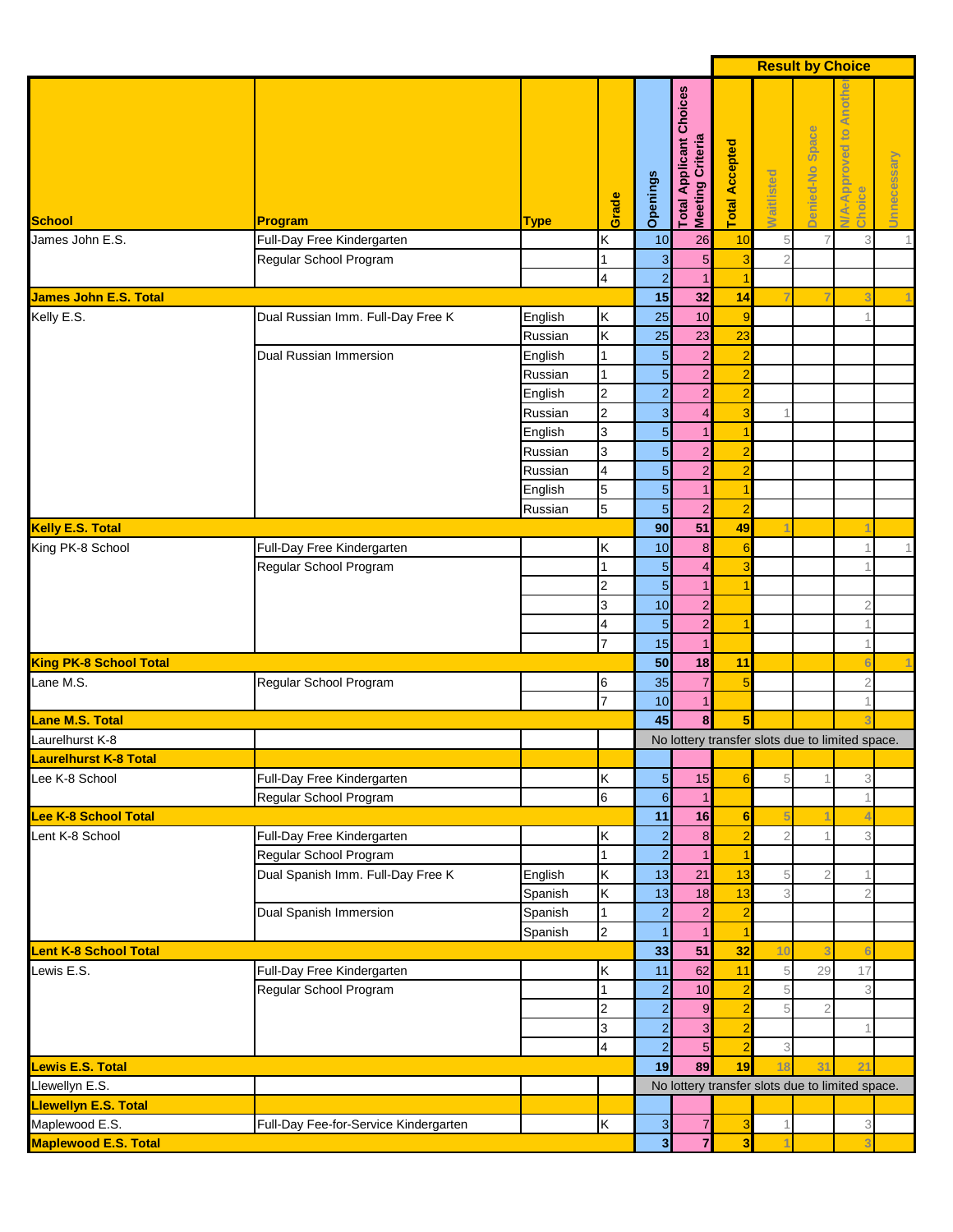|                                       |                                          |             |                         |                         |                                                    |                         | <b>Result by Choice</b> |                 |                                                      |             |
|---------------------------------------|------------------------------------------|-------------|-------------------------|-------------------------|----------------------------------------------------|-------------------------|-------------------------|-----------------|------------------------------------------------------|-------------|
| <b>School</b>                         | Program                                  | <b>Type</b> | Grade                   | Openings                | <b>Total Applicant Choices</b><br>Meeting Criteria | otal Accepted           | <b>Waitlisted</b>       | Denied-No Space | Anot<br>$\overline{5}$<br>Approved<br>Choice<br>N/A- | Unnecessary |
| Markham E.S.                          | Full-Day Free Kindergarten               |             | Κ                       | $\mathbf{3}$            | 3                                                  | $\overline{a}$          |                         |                 |                                                      |             |
| Markham E.S. Total                    |                                          |             |                         | $\overline{\mathbf{3}}$ | $\overline{\mathbf{3}}$                            | $\overline{2}$          |                         |                 |                                                      |             |
| Marysville K-8 School                 | Full-Day Free Kindergarten               |             | Κ                       | 10                      | $6 \overline{6}$                                   | 5                       |                         |                 |                                                      |             |
|                                       | Regular School Program                   |             | $\overline{1}$          | $\overline{7}$          | $\mathbf{1}$                                       |                         |                         |                 | -1                                                   |             |
| <b>Marysville K-8 School Total</b>    |                                          |             |                         | 17                      | $\overline{7}$                                     | 5                       |                         |                 |                                                      |             |
| Mt. Tabor M.S.                        | Regular School Program                   |             | 6                       | 30                      | 76                                                 | 30                      | 10                      | 9               | 27                                                   |             |
|                                       | Japanese Immersion                       |             | $6\phantom{a}$          | 3                       | $\mathbf{3}$                                       | $\overline{\mathbf{3}}$ |                         |                 |                                                      |             |
|                                       | Spanish Immersion                        |             | $6\phantom{.}6$         | $\overline{a}$          | $\overline{a}$                                     | $\overline{a}$          |                         |                 |                                                      |             |
| Mt. Tabor M.S. Total                  |                                          |             |                         | 35                      | 81                                                 | 35                      | 10                      |                 | 27                                                   |             |
| Ockley Green Arts School              | Full-Day Free Kindergarten               |             | Κ                       | 50                      | 32                                                 | 23                      |                         |                 | $\overline{9}$                                       |             |
|                                       | Regular School Program                   |             | $\overline{1}$          | $\boldsymbol{8}$        | $5\phantom{.0}$                                    | 3                       |                         |                 | $\overline{2}$                                       |             |
|                                       |                                          |             | $\overline{2}$          | $\overline{5}$          | $\overline{7}$                                     | $\overline{5}$          | 1                       |                 | 1                                                    |             |
|                                       |                                          |             | 3                       | $\overline{a}$          | $\overline{5}$                                     | $\overline{a}$          | $\overline{2}$          |                 | 1                                                    |             |
|                                       |                                          |             | $\overline{4}$          | $\overline{a}$          | 3                                                  | $\overline{a}$          |                         |                 |                                                      |             |
|                                       |                                          |             | 5                       | $\overline{a}$          | $\mathbf{1}$                                       | $\overline{1}$          |                         |                 |                                                      |             |
|                                       |                                          |             | $\,$ 6                  | 15                      | 11                                                 | 8                       |                         |                 | 3                                                    |             |
|                                       |                                          |             | $\overline{7}$          | $\overline{a}$          | $\overline{4}$                                     | $\overline{a}$          | $\overline{2}$          |                 |                                                      |             |
| <b>Ockley Green Arts School Total</b> |                                          |             |                         | 86                      | 68                                                 | 46                      |                         |                 | 17                                                   |             |
| Peninsula K-8 School                  | Full-Day Free Kindergarten               |             | Κ                       | 10                      | 26                                                 | 11                      | 5                       | 8               | $\mathbf 1$                                          | 1           |
|                                       | Regular School Program                   |             | 1                       | $\overline{2}$          | 3                                                  | 1                       |                         |                 | $\overline{2}$                                       |             |
|                                       |                                          |             | $\overline{2}$          | 5                       |                                                    | 1                       |                         |                 |                                                      |             |
|                                       |                                          |             | 3                       | $\overline{a}$          |                                                    | 1                       |                         |                 |                                                      |             |
|                                       |                                          |             | $\overline{4}$          | $\overline{a}$          | 4                                                  | $\overline{a}$          |                         |                 |                                                      |             |
|                                       |                                          |             | 5                       | $\overline{a}$          | $\overline{a}$                                     | $\overline{a}$          |                         |                 |                                                      |             |
|                                       |                                          |             | $\,$ 6                  | $\overline{a}$          | 14                                                 | $\overline{a}$          | 5                       |                 | 3                                                    |             |
|                                       |                                          |             | $\overline{7}$          | $\overline{2}$          | $\overline{a}$                                     | $\overline{a}$          |                         |                 |                                                      |             |
| Peninsula K-8 School Total            |                                          |             |                         | 27                      | 53                                                 | 22                      | 11                      |                 |                                                      |             |
| <b>Richmond School</b>                | Japanese Imm. Full-Day Fee-for-Svc Pre-K |             | <b>PK</b>               | 52                      | 90                                                 | 52                      | 25                      | 13              |                                                      |             |
|                                       | Japanese Imm. Full-Day Fee-for-Service K |             | Κ                       | 64                      | 128                                                | 64                      | 30                      | 26              | 8                                                    |             |
|                                       | Japanese Immersion                       |             | $\overline{2}$          | $\mathbf{3}$            | 16                                                 | $\overline{\mathbf{3}}$ | 5                       | $\,8\,$         |                                                      |             |
| <b>Richmond School Total</b>          |                                          |             |                         | 119                     | 234                                                | 119                     | 60                      | 47              | $\overline{\mathbf{8}}$                              |             |
| Rieke E.S.                            | Full-Day Fee-for-Service Kindergarten    |             | K                       | $\overline{5}$          | 29                                                 | $\overline{5}$          | 5                       | 8               | 11                                                   |             |
| <b>Rieke E.S. Total</b>               |                                          |             |                         | $5\phantom{.0}$         | 29                                                 | $5\overline{5}$         |                         |                 | 11                                                   |             |
| Rigler <sub>K-5</sub>                 |                                          |             |                         |                         |                                                    |                         |                         |                 | No lottery transfer slots due to limited space.      |             |
| <b>Rigler K-5 Total</b>               |                                          |             |                         |                         |                                                    |                         |                         |                 |                                                      |             |
| Rosa Parks E.S.                       | Full-Day Free Kindergarten               |             | Κ                       | $\mathbf{3}$            | 13                                                 | 3                       | 3                       |                 | $\overline{7}$                                       |             |
|                                       | Regular School Program                   |             |                         | 5                       |                                                    |                         |                         |                 |                                                      |             |
|                                       |                                          |             | $\overline{c}$          | 5                       |                                                    |                         |                         |                 |                                                      |             |
|                                       |                                          |             | 3                       | $\overline{a}$          | 3                                                  | 1                       |                         |                 | $\overline{2}$                                       |             |
|                                       |                                          |             | $\overline{\mathbf{4}}$ | $\overline{a}$          | $\mathbf{2}$                                       | 1                       |                         |                 | 1                                                    |             |
| <b>Rosa Parks E.S. Total</b>          |                                          |             |                         | 17                      | 20                                                 | $\overline{7}$          |                         |                 | 10                                                   |             |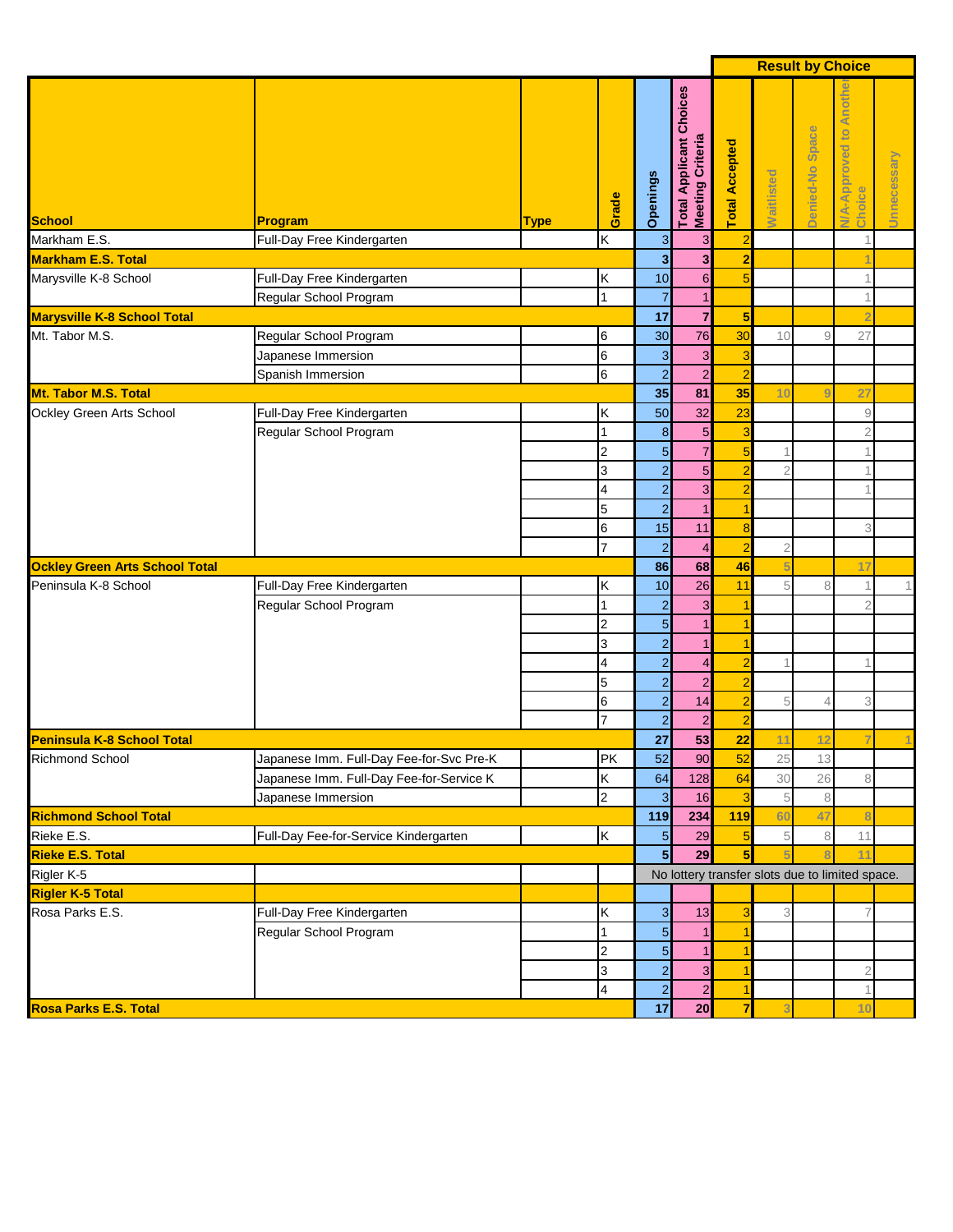|                                                    |                                       |             |                         |                      |                                                    |                         |                                  | <b>Result by Choice</b> |                                                 |             |
|----------------------------------------------------|---------------------------------------|-------------|-------------------------|----------------------|----------------------------------------------------|-------------------------|----------------------------------|-------------------------|-------------------------------------------------|-------------|
| School                                             | Program                               | <b>Type</b> | Grade                   | Openings             | <b>Total Applicant Choices</b><br>Meeting Criteria | <b>Total Accepted</b>   | Waitlisted                       | Denied-No Space         | Anoth<br>A-Approved to<br>Choice                | Unnecessary |
| Roseway Heights K-8 School                         | Full-Day Fee-for-Service Kindergarten |             | Κ                       | 10                   | 41                                                 | 12                      | 5                                | 22                      | $\overline{2}$                                  |             |
|                                                    | Regular School Program                |             |                         |                      | 4                                                  |                         |                                  |                         | $\overline{2}$                                  |             |
|                                                    |                                       |             | $\overline{2}$          |                      |                                                    |                         | 5                                |                         |                                                 |             |
|                                                    |                                       |             | 3                       |                      |                                                    |                         | 3                                |                         |                                                 |             |
|                                                    |                                       |             | 4                       |                      | $\overline{\mathbf{c}}$<br>4                       | 1                       |                                  |                         |                                                 |             |
|                                                    |                                       |             | 5<br>$\,$ 6             |                      | 5                                                  | 1                       | $\overline{2}$<br>$\overline{2}$ |                         | $\overline{2}$                                  |             |
|                                                    |                                       |             | $\overline{7}$          |                      |                                                    |                         |                                  |                         |                                                 |             |
| <b>Roseway Heights K-8 School Total</b>            |                                       |             |                         | 17                   | 68                                                 | 18                      | 19                               | 23                      |                                                 |             |
| Sabin PK-8 School                                  | Full-Day Free Kindergarten            |             | Κ                       | $5\phantom{.0}$      | 71                                                 | $\overline{5}$          | 5                                | 52                      | $\mathcal G$                                    |             |
|                                                    | Regular School Program                |             | $\overline{2}$          | 1                    | 10                                                 | $\overline{1}$          | 5                                | 3                       |                                                 |             |
|                                                    |                                       |             | 3                       |                      | 6                                                  | 1                       | 5                                |                         |                                                 |             |
|                                                    |                                       |             | $\overline{4}$          |                      | 4                                                  | 1                       | 3                                |                         |                                                 |             |
|                                                    |                                       |             | 5                       | 1                    | 4                                                  | $\overline{\mathbf{c}}$ |                                  |                         | $\overline{2}$                                  |             |
|                                                    |                                       |             | $\,$ 6                  | $\overline{2}$       | 18                                                 | $\overline{a}$          | 3                                | $\overline{2}$          | 11                                              |             |
|                                                    |                                       |             | $\overline{7}$          | 1                    | 5                                                  | $\mathbf{1}$            | 3                                |                         |                                                 |             |
| <b>Sabin PK-8 School Total</b>                     |                                       |             |                         | 12                   | 118                                                | 13                      | 24                               | 57                      | 24                                              |             |
| Scott K-8                                          |                                       |             |                         |                      |                                                    |                         |                                  |                         | No lottery transfer slots due to limited space. |             |
| <b>Scott K-8 Total</b>                             |                                       |             |                         |                      |                                                    |                         |                                  |                         |                                                 |             |
| Sellwood M.S.                                      | Regular School Program                |             | 6<br>$\overline{7}$     | 15                   | 38<br>5                                            | 15<br>$\overline{2}$    | 9<br>3                           |                         | 14                                              |             |
| <b>Sellwood M.S. Total</b>                         |                                       |             |                         | 16                   | 43                                                 | 17                      | 12                               |                         | 14                                              |             |
| Sitton E.S.                                        | Full-Day Free Kindergarten            |             | Κ                       |                      | 7                                                  | 1                       | 3                                |                         | 3                                               |             |
|                                                    | Regular School Program                |             | $\overline{\mathbf{4}}$ |                      |                                                    |                         |                                  |                         |                                                 |             |
| <b>Sitton E.S. Total</b>                           |                                       |             |                         | $\mathbf{2}$         | 8                                                  | 1                       |                                  |                         |                                                 |             |
| Skyline K-8 School                                 | Full-Day Fee-for-Service Kindergarten |             | Κ                       | $\overline{5}$       | 19                                                 | $\overline{5}$          | 5                                | 5                       | $\overline{4}$                                  |             |
|                                                    | Regular School Program                |             |                         | $\overline{c}$       | $\overline{7}$                                     | $\overline{2}$          | $\overline{4}$                   |                         |                                                 |             |
|                                                    |                                       |             | 2                       | $\overline{a}$       | 11                                                 | 1                       |                                  |                         |                                                 |             |
|                                                    |                                       |             | 3                       | $\overline{2}$       |                                                    |                         |                                  |                         |                                                 |             |
|                                                    |                                       |             | $\overline{4}$          | $\overline{2}$       |                                                    | 1                       |                                  |                         |                                                 |             |
|                                                    |                                       |             | $\overline{5}$          | $\overline{2}$       | $\overline{\mathbf{c}}$                            | $\overline{2}$          |                                  |                         |                                                 |             |
|                                                    |                                       |             | $6\phantom{.}6$         | $\overline{5}$       | 8                                                  | $\overline{5}$          |                                  |                         | $\overline{2}$                                  |             |
| <b>Skyline K-8 School Total</b><br>Stephenson E.S. | Full-Day Fee-for-Service Kindergarten |             | K                       | 20<br>$\overline{4}$ | 39<br>13                                           | 17<br>$\overline{4}$    | 10<br>3                          | $\overline{2}$          | $\overline{4}$                                  |             |
| <b>Stephenson E.S. Total</b>                       |                                       |             |                         | $\overline{4}$       | 13                                                 | 4                       |                                  |                         |                                                 |             |
| Sunnyside Environmental School                     | Full-Day Fee-for-Service Kindergarten |             | Κ                       | $\boldsymbol{8}$     | 93                                                 | 8                       | 10                               | 51                      | 24                                              |             |
|                                                    | Focus Option                          |             | $6\overline{6}$         | 10                   | 47                                                 | 10                      | 10                               | 12                      | 15                                              |             |
| <b>Sunnyside Environmental School Total</b>        |                                       |             |                         | 18                   | 140                                                | 18                      | 20                               | 63                      | 39                                              |             |
| Vernon PK-8 School                                 | Full-Day Free Kindergarten            |             | Κ                       | $\overline{2}$       | 19                                                 | $\overline{\mathbf{c}}$ | 5                                | 6                       | 6                                               |             |
|                                                    | Regular School Program                |             | 1                       | $\overline{2}$       | $\overline{7}$                                     | $\overline{\mathbf{c}}$ | $\overline{2}$                   |                         | 3                                               |             |
|                                                    |                                       |             | $\overline{2}$          |                      | 3                                                  | 1                       | 2                                |                         |                                                 |             |
|                                                    |                                       |             | 3                       | $\mathbf{2}$         | $\overline{c}$                                     | $\overline{a}$          |                                  |                         |                                                 |             |
|                                                    |                                       |             | $\overline{4}$          | 1                    | $\overline{c}$                                     | 1                       |                                  |                         |                                                 |             |
|                                                    |                                       |             | 6                       | $\overline{2}$       | $\overline{2}$                                     | 1                       |                                  |                         | 1                                               |             |
| <b>Vernon PK-8 School Total</b>                    |                                       |             |                         | 10                   | 35                                                 | $\overline{9}$          | 10                               |                         | 10                                              |             |